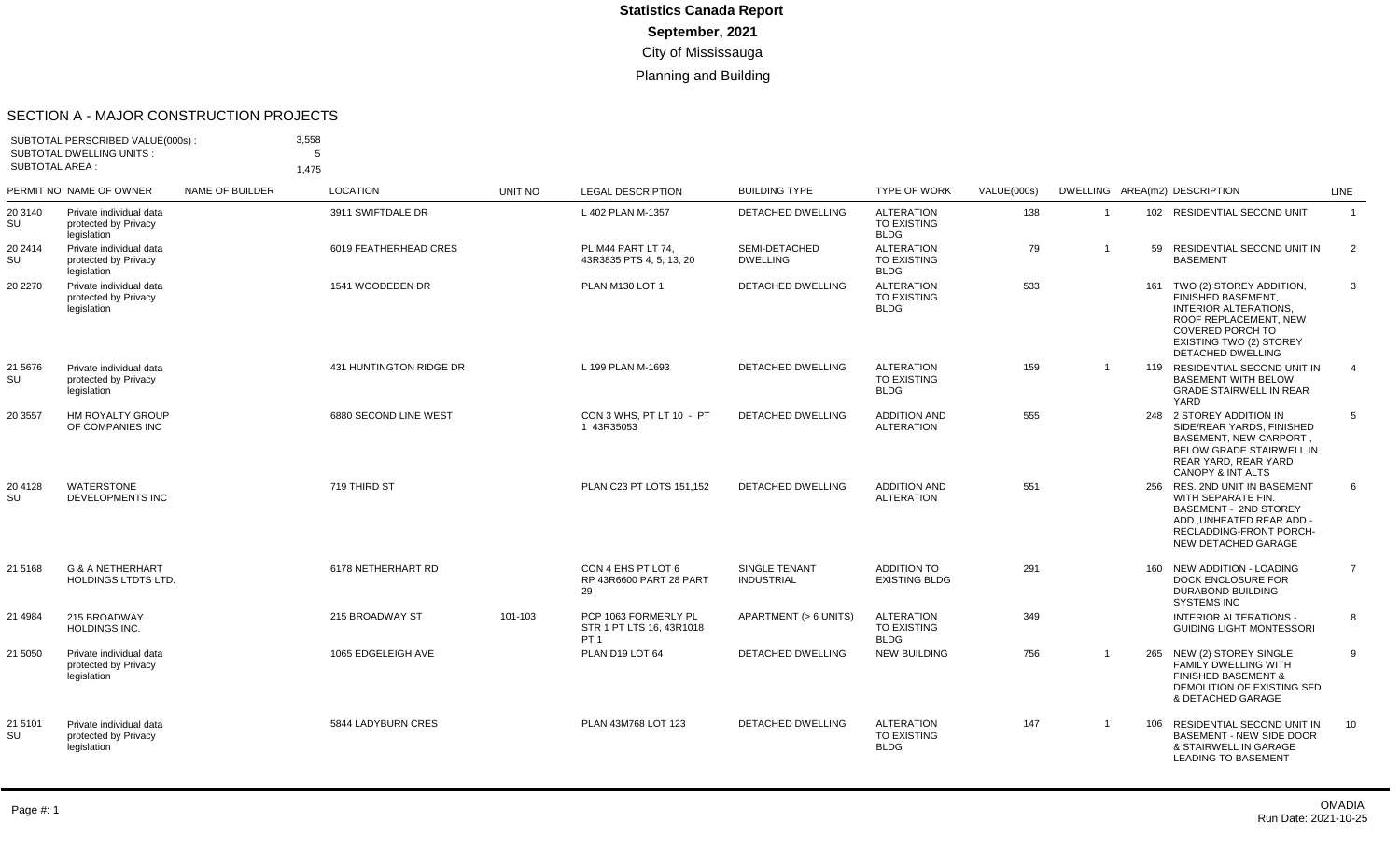| <b>SUBTOTAL AREA:</b> | SUBTOTAL PERSCRIBED VALUE(000s):<br><b>SUBTOTAL DWELLING UNITS:</b> |                        | 2,752<br>6<br>579     |                |                                                 |                                                 |                                                        |             |                |     |                                                                                                                                                     |                |
|-----------------------|---------------------------------------------------------------------|------------------------|-----------------------|----------------|-------------------------------------------------|-------------------------------------------------|--------------------------------------------------------|-------------|----------------|-----|-----------------------------------------------------------------------------------------------------------------------------------------------------|----------------|
|                       | PERMIT NO NAME OF OWNER                                             | <b>NAME OF BUILDER</b> | <b>LOCATION</b>       | <b>UNIT NO</b> | <b>LEGAL DESCRIPTION</b>                        | <b>BUILDING TYPE</b>                            | <b>TYPE OF WORK</b>                                    | VALUE(000s) |                |     | DWELLING AREA(m2) DESCRIPTION                                                                                                                       | <b>LINE</b>    |
| 21 5466               | <b>ERIN MILLS</b><br><b>COMMERCIAL CENTRE</b><br>LTD.               |                        | 3525 PLATINUM DR K    | $K-12$         | <b>B 1 PLAN M-1875</b>                          | <b>COMMERCIAL RETAIL -</b><br><b>MULTI-USER</b> | <b>ALTERATION</b><br><b>TO EXISTING</b><br><b>BLDG</b> | 1,015       |                |     | <b>INTERIOR ALTERATIONS -</b><br><b>APNA FARM</b>                                                                                                   | $\overline{1}$ |
| 21 5573               | THE CANADA LIFE<br><b>ASSURANCE COMPANY</b>                         |                        | 3755 LAIRD RD         | $9 - 10$       | RCP 1542, PT LT 9 - PTS<br>4-6, 11, 13 43R30181 | MULTI-TENANT<br><b>INDUSTRIAL</b>               | <b>ALTERATION</b><br><b>TO EXISTING</b><br><b>BLDG</b> | 513         |                |     | <b>INTERIOR ALTERATIONS WITH</b><br><b>DEMISING WALL TO</b><br>SEPARATE UNIT 9-10 FROM 7-<br><sub>R</sub>                                           | $\overline{2}$ |
| 21 5319<br>SU         | Private individual data<br>protected by Privacy<br>legislation      |                        | 3666 WOODRUFF CRES    |                | PLAN 710 LOT 43                                 | DETACHED DWELLING                               | <b>ALTERATION</b><br>TO EXISTING<br><b>BLDG</b>        | 143         |                | 103 | RESIDENTIAL SECOND UNIT IN<br><b>BASEMENT</b>                                                                                                       | 3              |
| 21 5524               | Private individual data<br>protected by Privacy<br>legislation      |                        | 238 ANGELENE ST       |                | PLAN C20 LOT 63                                 | <b>DETACHED DWELLING</b>                        | <b>ALTERATION</b><br><b>TO EXISTING</b><br><b>BLDG</b> | 78          |                |     | <b>INTERIOR ALTERATIONS ON</b><br><b>GROUND FLOOR</b>                                                                                               | $\overline{4}$ |
| 21 7131               | Private individual data<br>protected by Privacy<br>legislation      |                        | 939 MELTON DR         |                | PLAN 493 LOT 190                                | DETACHED DWELLING                               | <b>DEMOLITION</b>                                      | 35          |                |     | <b>DEMOLITION OF EXISTING</b><br>SINGLE FAMILY DWELLING                                                                                             | 5              |
| 21 6476               | Private individual data<br>protected by Privacv<br>legislation      |                        | 1270 STRATHY AVE      |                | PLAN K22 PT LOT 115                             | DETACHED DWELLING                               | <b>ADDITION AND</b><br><b>ALTERATION</b>               | 322         |                |     | 118 2ND FLOOR ADDITION -<br><b>INTERIOR ALTERATIONS TO</b><br>MAIN FLOOR - REAR PORCH                                                               | 6              |
| 21 6405<br>SU         | Private individual data<br>protected by Privacy<br>legislation      |                        | 7254 CAMBRETT DR      |                | <b>PLAN 797 LOT 85</b>                          | <b>DETACHED DWELLING</b>                        | <b>ALTERATION</b><br><b>TO EXISTING</b><br><b>BLDG</b> | 78          | $\overline{1}$ |     | 56 RESIDENTIAL SECOND UNIT IN<br>THE BASEMENT WITH BELOW<br><b>GRADE STAIR WELL IN THE</b><br>SIDE YARD                                             | $\overline{7}$ |
| 21 8432               | Private individual data<br>protected by Privacy<br>legislation      |                        | 3864 SEEBRING CRES    |                | PLAN M602 LOT 98                                | <b>DETACHED DWELLING</b>                        | <b>ALTERATION</b><br>TO EXISTING<br><b>BLDG</b>        | 88          |                |     | <b>INTERIOR ALTERATIONS TO</b><br>INCLUDE REPLACING LOAD<br>BEARING WALLS WITH STEEL<br><b>BEAMS &amp; RELOCATION OF</b><br><b>RETURN AIR GRILL</b> | 8              |
| 21 6660               | Private individual data<br>protected by Privacy<br>legislation      |                        | 9 JOYMAR DR           |                | <b>PLAN 415 LOT 5</b>                           | <b>DETACHED DWELLING</b>                        | <b>ADDITION TO</b><br><b>EXISTING BLDG</b>             | 60          |                |     | PROPOSED CANOPY IN REAR<br>YARD & PROPOSED PATIO<br>COVER                                                                                           | 9              |
| 21 6103<br>SU         | Private individual data<br>protected by Privacy<br>legislation      |                        | 7444 PICKFAIR DR      |                | PLAN 806 LOT 104                                | <b>DETACHED DWELLING</b>                        | <b>ALTERATION</b><br><b>TO EXISTING</b><br><b>BLDG</b> | 101         | $\overline{1}$ | 72  | RESIDENTIAL SECOND UNIT IN<br><b>BASEMENT - BELOW GRADE</b><br>STAIRWELL IN SIDE YARD                                                               | 10             |
| 21 6316<br>SU         | Private individual data<br>protected by Privacv<br>legislation      |                        | 3221 FANLEAF DR       |                | PT B 44 PLAN M-1119 - PT 7,<br>43R21412         | <b>ROW DWELLING</b>                             | <b>ALTERATION</b><br>TO EXISTING<br><b>BLDG</b>        | 68          | $\overline{1}$ | 49  | RESIDENTIAL SECOND UNIT IN<br><b>BASEMENT - BELOW GRADE</b><br>STAIRWELL IN REAR YARD                                                               | 11             |
| 21 6821<br>SU         | Private individual data<br>protected by Privacy<br>legislation      |                        | 1185 RUNNINGBROOK DR  |                | PLAN 753 L 28                                   | <b>DETACHED DWELLING</b>                        | <b>ALTERATION</b><br><b>TO EXISTING</b><br><b>BLDG</b> | 159         | $\overline{1}$ |     | 115 RESIDENTIAL SECOND UNIT IN<br><b>BASEMENT</b>                                                                                                   | 12             |
| 21 6185<br>SU         | Private individual data<br>protected by Privacy<br>legislation      |                        | 509 MEADOWRIDGE CRT L |                | PLAN 43M1788 PT LT 2 -<br>PT 1 43R33472         | SEMI-DETACHED<br><b>DWELLING</b>                | <b>ALTERATION</b><br><b>TO EXISTING</b><br><b>BLDG</b> | 92          | $\overline{1}$ | 66  | RESIDENTIAL SECOND UNIT IN<br>THE BASEMENT WITH BELOW<br><b>GRADE STAIR WELL IN REAR</b><br>YARD                                                    | 13             |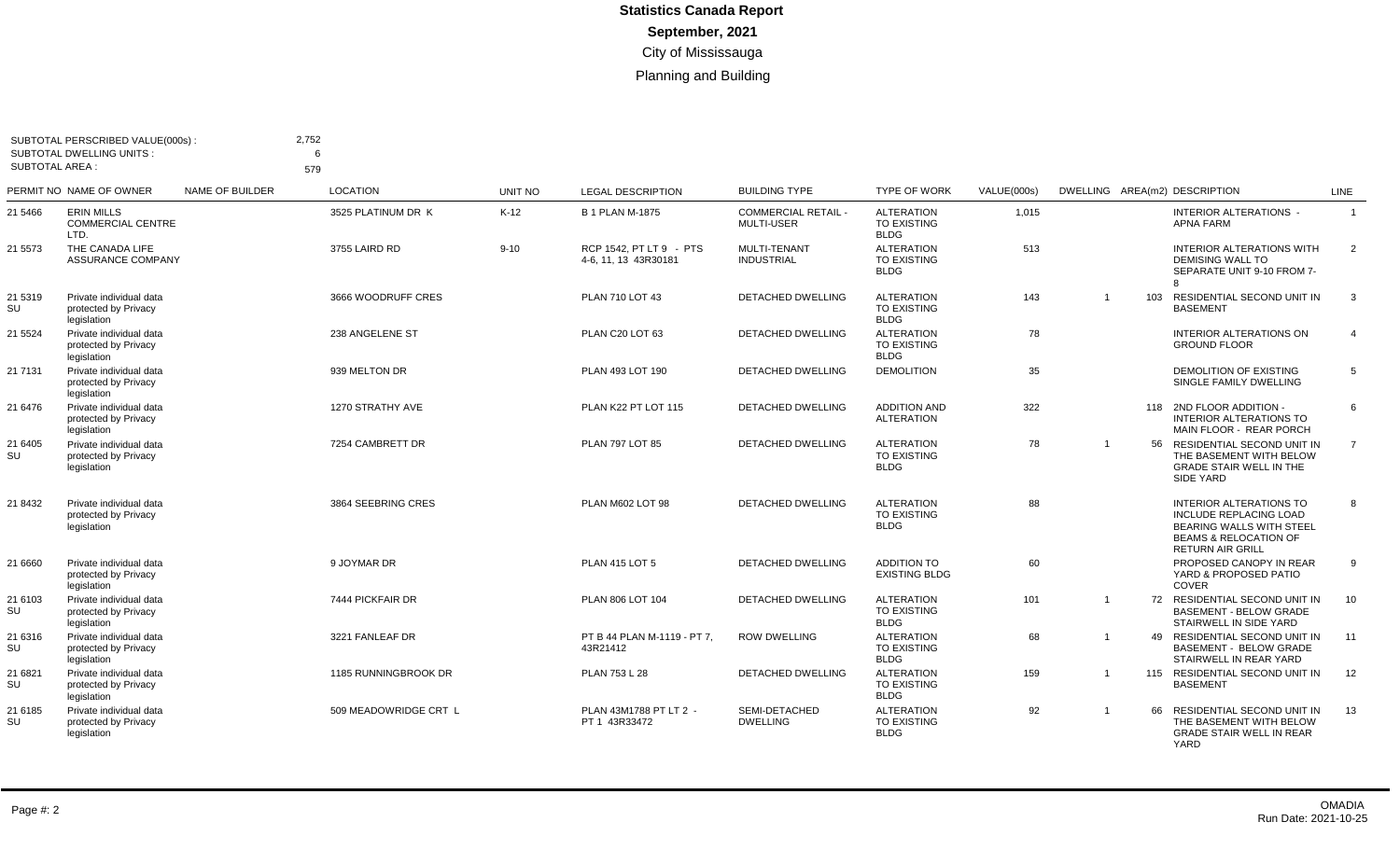| SUBTOTAL PERSCRIBED VALUE(000s):<br><b>SUBTOTAL DWELLING UNITS:</b><br><b>SUBTOTAL AREA:</b> |                                                                | 6,159<br>6                                  |                           |                |                                               |                                          |                                                        |             |                         |     |                                                                                                                                                                                   |                |
|----------------------------------------------------------------------------------------------|----------------------------------------------------------------|---------------------------------------------|---------------------------|----------------|-----------------------------------------------|------------------------------------------|--------------------------------------------------------|-------------|-------------------------|-----|-----------------------------------------------------------------------------------------------------------------------------------------------------------------------------------|----------------|
|                                                                                              |                                                                |                                             | 1,279                     |                |                                               |                                          |                                                        |             |                         |     |                                                                                                                                                                                   |                |
|                                                                                              | PERMIT NO NAME OF OWNER                                        | NAME OF BUILDER                             | <b>LOCATION</b>           | <b>UNIT NO</b> | <b>LEGAL DESCRIPTION</b>                      | <b>BUILDING TYPE</b>                     | <b>TYPE OF WORK</b>                                    | VALUE(000s) |                         |     | DWELLING AREA(m2) DESCRIPTION                                                                                                                                                     | LINE           |
| 21 6204<br>SU                                                                                | Private individual data<br>protected by Privacy<br>legislation |                                             | 3205 ECLIPSE AVE L        |                | PLAN M1635 PT LT 107 -<br>PTS 25, 26 43R29541 | SEMI-DETACHED<br><b>DWELLING</b>         | <b>ALTERATION</b><br><b>TO EXISTING</b><br><b>BLDG</b> | 111         | $\overline{1}$          |     | 80 RESIDENTIAL SECOND UNIT IN<br>BASEMENT - NEW SIDE DOOR                                                                                                                         | $\overline{1}$ |
| 21 6423<br>SU                                                                                | Private individual data<br>protected by Privacy<br>legislation |                                             | 4375 TRAIL BLAZER WAY L   |                | L 260 PLAN M-1781                             | SEMI-DETACHED<br><b>DWELLING</b>         | <b>ALTERATION</b><br><b>TO EXISTING</b><br><b>BLDG</b> | 97          | $\overline{1}$          |     | 70 RESIDENTIAL SECOND UNIT -<br><b>3 ENLARGED BASEMENT</b><br><b>WINDOWS - 1 SIDE ENTRANCE</b><br>DOOR WITH 2 RISERS                                                              | 2              |
| 21 7183                                                                                      | <b>ELITE STONE</b><br><b>HOLDINGS INC.</b>                     |                                             | 3540 ARGENTIA RD          | B              | PL 43M2001. PT BLK 16 -<br>PTS 3-5 43R37050   | <b>MULTI-TENANT</b><br><b>INDUSTRIAL</b> | <b>ALTERATION</b><br><b>TO EXISTING</b><br><b>BLDG</b> | 2,918       |                         |     | <b>INTERIOR ALTERATIONS -</b><br>ELITE STONE DESIGN CORP                                                                                                                          | 3              |
| 21 6606                                                                                      | Private individual data<br>protected by Privacy<br>legislation |                                             | 1370 APPLEWOOD RD         |                | PLAN 422 LOT 28                               | <b>DETACHED DWELLING</b>                 | <b>NEW BUILDING</b>                                    | 810         | $\overline{1}$          | 291 | NEW 2 STOREY DETACHED<br><b>DWELLING WITH FINISHED</b><br><b>BASEMENT - DEMOLISH</b><br><b>EXISTING DETACHED</b><br><b>DWELLING</b>                                               | $\overline{4}$ |
| 21 6448                                                                                      | Private individual data<br>protected by Privacy<br>legislation |                                             | 7459 SAINT BARBARA BLVD L |                | 3LAN 43M1788 PT LT 22 -<br>PT 17 43R33472     | SEMI-DETACHED<br><b>DWELLING</b>         | <b>ALTERATION</b><br><b>TO EXISTING</b><br><b>BLDG</b> | 95          | $\overline{1}$          |     | 68 RESIDENTIAL SECOND UNIT IN<br><b>BASEMENT</b>                                                                                                                                  | 5              |
| 21 6496                                                                                      | Private individual data<br>protected by Privacy<br>legislation |                                             | 1341 STAVEBANK RD         |                | RANGE 2 CIR PT LOT 3                          | <b>DETACHED DWELLING</b>                 | <b>ADDITION AND</b><br><b>ALTERATION</b>               | 662         |                         |     | 226 (2) STOREY ADDITION -<br><b>INTERIOR ALTERATIONS -</b><br>FINSHED BASEMENT - FRONT<br>BALCONY - DEMO &<br>RECONSTRUCTION OF<br><b>GARAGE ON EXISTING</b><br><b>FOUNDATION</b> | 6              |
| 21 6986                                                                                      | 2815495 ONTARIO INC                                            |                                             | 3402 JOAN DR              |                | PLAN 386 LOT 79                               | DETACHED DWELLING                        | <b>NEW BUILDING</b>                                    | 1.064       | $\overline{\mathbf{1}}$ | 397 | (2) STOREY SINGLE FAMILY<br>DWELLING WITH FINISHED<br><b>BASEMENT</b>                                                                                                             | $\overline{7}$ |
| 21 7185                                                                                      | Private individual data<br>protected by Privacy<br>legislation |                                             | 1480 CREDIT WOODLANDS CRT |                | PLAN M274 PT BLK C<br>RP 43R7298 PART 5       | <b>ROW DWELLING</b>                      | <b>ADDITION AND</b><br><b>ALTERATION</b>               | 204         |                         |     | 42 PROPOSED (2) STOREY REAR<br>ADDITION WITH ATTACHED<br><b>GARAGE EXTENSION, FINISH</b><br><b>BASEMENT &amp; INT ALTS ON</b><br><b>GROUND FLOOR AND REAR</b><br><b>DECK</b>      | 8              |
| 21 6676                                                                                      | Private individual data<br>protected by Privacy<br>legislation | <b>COMPLETE HOME</b><br><b>CONCEPTS INC</b> | 3141 ARNETT CRT           |                | PL M385 PART LT 65.<br>43R10200 PTS 7.8       | DETACHED DWELLING                        | ADDITION TO<br><b>EXISTING BLDG</b>                    | 52          |                         |     | 30 (1) STOREY HEATED<br>SUNROOM IN THE REAR YARD                                                                                                                                  | 9              |
| 21 6732<br>SU                                                                                | Private individual data<br>protected by Privacy<br>legislation |                                             | 3257 BRUZAN CRES          |                | L 64 PLAN M-1415                              | <b>DETACHED DWELLING</b>                 | <b>ADDITION AND</b><br><b>ALTERATION</b>               | 146         | $\overline{1}$          |     | 74 RESIDENTIAL SECOND<br>UNIT, FRONT PORCH, REMOVE<br>POWDER ROOM & CREATE<br>NEW SIDE DOOR &<br>STORAGE, LAUNDRY ON 2ND<br>FLR & ENLARGE (1) BAS<br><b>WINDOW</b>                | 10             |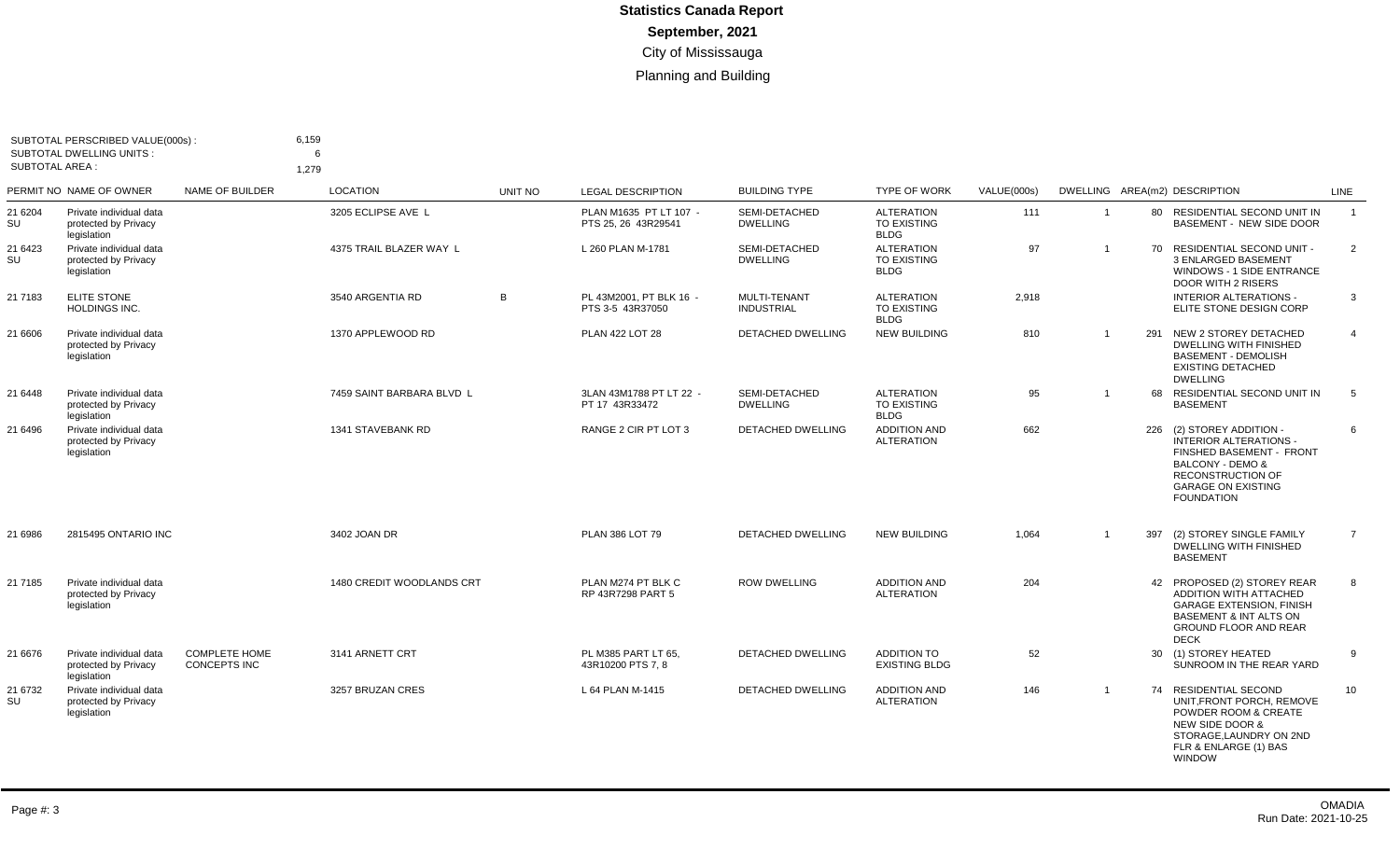| SUBTOTAL PERSCRIBED VALUE(000s)<br><b>SUBTOTAL DWELLING UNITS:</b><br><b>SUBTOTAL AREA:</b> |                                                                | 2,114<br>9<br>763 |                      |         |                                                 |                                  |                                                        |                    |                |    |                                                                                                                                                                                                                                                     |                |
|---------------------------------------------------------------------------------------------|----------------------------------------------------------------|-------------------|----------------------|---------|-------------------------------------------------|----------------------------------|--------------------------------------------------------|--------------------|----------------|----|-----------------------------------------------------------------------------------------------------------------------------------------------------------------------------------------------------------------------------------------------------|----------------|
|                                                                                             | PERMIT NO NAME OF OWNER                                        | NAME OF BUILDER   | <b>LOCATION</b>      | UNIT NO | <b>LEGAL DESCRIPTION</b>                        | <b>BUILDING TYPE</b>             | <b>TYPE OF WORK</b>                                    | <b>VALUE(000s)</b> |                |    | DWELLING AREA(m2) DESCRIPTION                                                                                                                                                                                                                       | LINE           |
| 21 6963                                                                                     | Private individual data<br>protected by Privacy<br>legislation |                   | 5250 DURIE RD        |         | PLAN M713 LOT BLK 33<br>RP 43R13534 PART 1      | <b>DETACHED DWELLING</b>         | <b>ALTERATION</b><br>TO EXISTING<br><b>BLDG</b>        | 259                |                |    | <b>INTERIOR ALTERATIONS ON</b><br>ALL FLOORS - NEW<br>LANDING/DECK IN SIDE YARD                                                                                                                                                                     | $\overline{1}$ |
| 21 7145                                                                                     | Private individual data<br>protected by Privacy<br>legislation |                   | 3091 GRENVILLE DR    |         | PLAN 350 LOT 21                                 | DETACHED DWELLING                | <b>ADDITION AND</b><br><b>ALTERATION</b>               | 730                |                |    | 69 PROPOSED ADDITION -<br><b>INTERIOR ALTERATIONS</b><br>INCLUDES FRONT PORCH -<br>FINISH BASEMENT & (4)<br><b>BALCONIES</b>                                                                                                                        | $\overline{2}$ |
| 21 7216<br>SU                                                                               | Private individual data<br>protected by Privacy<br>legislation |                   | 5212 CHAMPLAIN TR    |         | PLAN M803 LOT 104                               | <b>DETACHED DWELLING</b>         | <b>ALTERATION</b><br>TO EXISTING<br><b>BLDG</b>        | 149                | $\overline{1}$ |    | 92 RESIDENTIAL SECOND UNIT<br><b>TENANT AREA - FINISHED</b><br><b>BASEMENT OWNER AREA - 1</b><br><b>BELOW GRADE STAIRWELL</b><br><b>ENTRANCE IN REAR YARD - 2</b><br><b>ENLARGED EXISTING</b><br>BASEMENT WINDOWS - 1<br><b>NEW BASEMENT WINDOW</b> | 3              |
| 21 6899<br>SU                                                                               | Private individual data<br>protected by Privacy<br>legislation |                   | 324 ASSINIBOINE TR   |         | PLAN M738 PT BLK 117<br>RP 43R15258 PARTS 31.32 | <b>ROW DWELLING</b>              | <b>ALTERATION</b><br><b>TO EXISTING</b><br><b>BLDG</b> | 76                 | $\overline{1}$ | 55 | RESIDENTIAL SECOND UNIT IN<br><b>BASEMENT &amp; BELOW GRADE</b><br>STAIRWELL IN REAR YARD                                                                                                                                                           | $\overline{4}$ |
| 21 6884<br>SU                                                                               | Private individual data<br>protected by Privacy<br>legislation |                   | 5245 ALICANTE ST     |         | PLAN M1016 PART BLK 166<br>RP 43R18842 PART 53  | <b>ROW DWELLING</b>              | <b>ALTERATION</b><br><b>TO EXISTING</b><br><b>BLDG</b> | 106                | -1             |    | 77 RESIDENTIAL SECOND UNIT IN<br><b>BASEMENT - BELOW GRADE</b><br>STAIRWELL IN EXTERIOR SIDE<br>YARD                                                                                                                                                | 5              |
| 21 7387<br>SU                                                                               | Private individual data<br>protected by Privacy<br>legislation |                   | 438 ARROWSMITH DR    |         | L 14 PLAN M-1484                                | <b>DETACHED DWELLING</b>         | <b>ALTERATION</b><br>TO EXISTING<br><b>BLDG</b>        | 124                | -1             | 80 | <b>RESIDENTIAL SECOND UNIT IN</b><br>THE BASEMENT WITH ABOVE<br><b>GRADE SIDE ENTRANCE -</b><br><b>FINISHED BASEMENT FOR</b><br>PRINCIPAL RESIDENCE                                                                                                 | 6              |
| 21 7027<br>SU                                                                               | Private individual data<br>protected by Privacy<br>legislation |                   | 2736 HOLLINGTON CRES |         | PLAN 815 PT LOT 25                              | SEMI-DETACHED<br><b>DWELLING</b> | <b>ALTERATION</b><br><b>TO EXISTING</b><br><b>BLDG</b> | 62                 | $\overline{1}$ | 45 | <b>RESIDENTIAL SECOND UNIT IN</b><br><b>BASEMENT</b>                                                                                                                                                                                                | $\overline{7}$ |
| 21 7007<br>SU                                                                               | Private individual data<br>protected by Privacy<br>legislation |                   | 2643 INLAKE CRT      |         | PLAN M44 LOT 5                                  | <b>DETACHED DWELLING</b>         | <b>ALTERATION</b><br>TO EXISTING<br><b>BLDG</b>        | 89                 | $\overline{1}$ | 64 | <b>RESIDENTIAL SECOND UNIT IN</b><br><b>BASEMENT WITH BELOW</b><br><b>GRADE STAIRWELL IN</b><br><b>INTERIOR SIDE YARD</b>                                                                                                                           | 8              |
| 21 7133<br><b>SU</b>                                                                        | Private individual data<br>protected by Privacy<br>legislation |                   | 1254 LEWISHAM DR     |         | PLAN 587 L 65                                   | <b>DETACHED DWELLING</b>         | <b>ALTERATION</b><br><b>TO EXISTING</b><br><b>BLDG</b> | 242                | -1             |    | 82 RESIDENTIAL SECOND UNIT IN<br><b>BASEMENT &amp; INTERIOR</b><br>ALTERATIONS ON THE<br><b>GROUND FLOOR - REAR</b><br>DECK - ENCLOSED FRONT<br>PORCH - DETACHED GARAGE                                                                             | 9              |
| 21 7363<br>SU                                                                               | Private individual data<br>protected by Privacy<br>legislation |                   | 4264 WILCOX RD       |         | PLAN A24 PT LOT 15                              | <b>DETACHED DWELLING</b>         | <b>ALTERATION</b><br><b>TO EXISTING</b><br><b>BLDG</b> | 166                | $\overline{1}$ |    | 120 RESIDENTIAL UNIT IN<br><b>BASEMENT</b>                                                                                                                                                                                                          | 10             |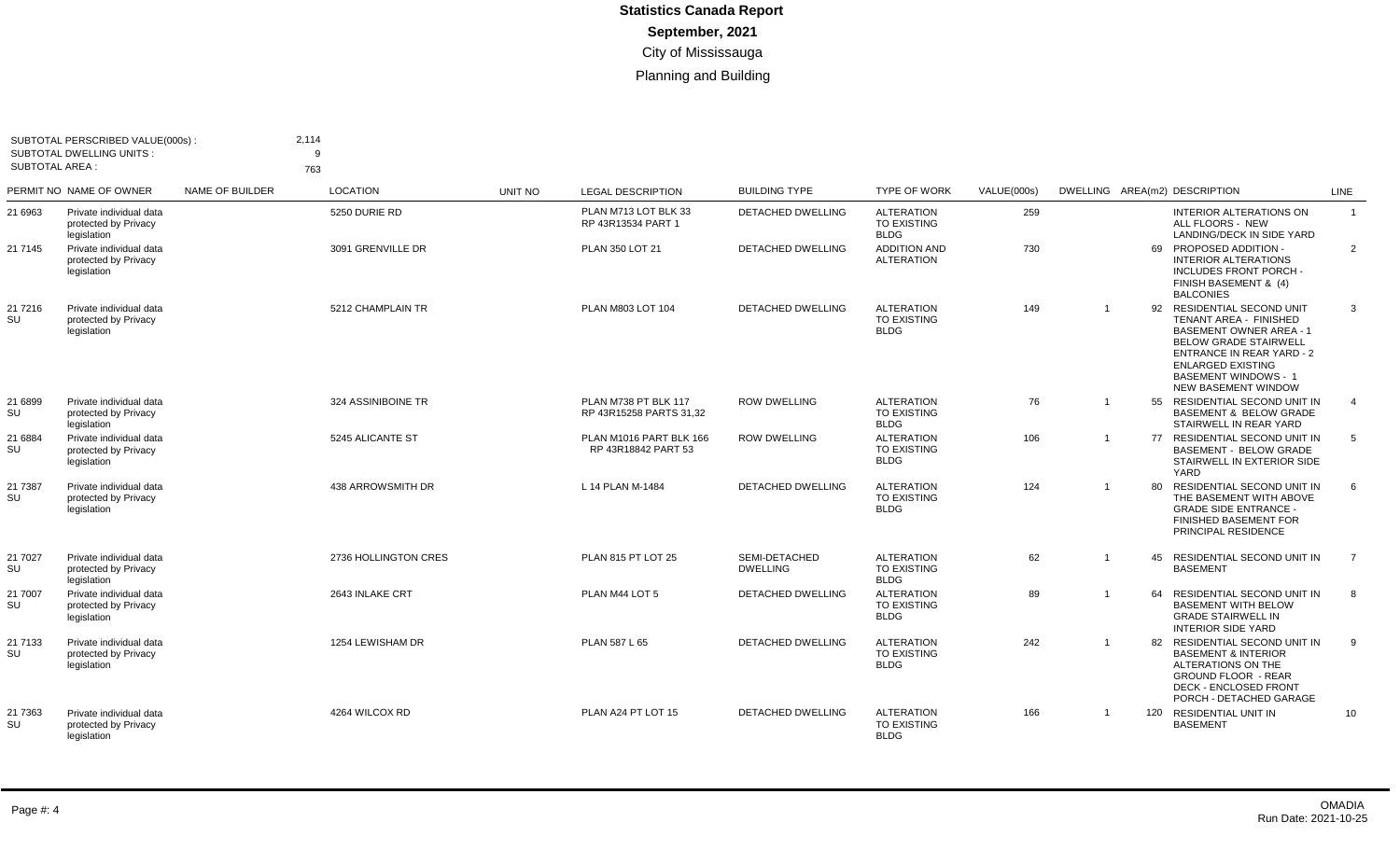| <b>SUBTOTAL AREA:</b> | SUBTOTAL PERSCRIBED VALUE(000s):<br><b>SUBTOTAL DWELLING UNITS:</b>            |                 | 2.460<br>6<br>589    |         |                                                                                  |                                                 |                                                        |             |                |    |                                                                                                                                                                        |                |
|-----------------------|--------------------------------------------------------------------------------|-----------------|----------------------|---------|----------------------------------------------------------------------------------|-------------------------------------------------|--------------------------------------------------------|-------------|----------------|----|------------------------------------------------------------------------------------------------------------------------------------------------------------------------|----------------|
|                       | PERMIT NO NAME OF OWNER                                                        | NAME OF BUILDER | <b>LOCATION</b>      | UNIT NO | <b>LEGAL DESCRIPTION</b>                                                         | <b>BUILDING TYPE</b>                            | <b>TYPE OF WORK</b>                                    | VALUE(000s) |                |    | DWELLING AREA(m2) DESCRIPTION                                                                                                                                          | LINE           |
| 21 7162<br>SU         | Private individual data<br>protected by Privacy<br>legislation                 |                 | 5136 DUBONET DR      |         | L 75 PLAN M-1636                                                                 | <b>DETACHED DWELLING</b>                        | <b>ALTERATION</b><br><b>TO EXISTING</b><br><b>BLDG</b> | 111         | $\mathbf{1}$   |    | 80 RESIDENTIAL SECOND UNIT IN<br>THE BASEMENT WITH ABOVE<br><b>GRADE SIDE ENTRANCE</b>                                                                                 | $\overline{1}$ |
| 21 8231<br>SU         | Private individual data<br>protected by Privacy<br>legislation                 |                 | 5944 GROSSBEAK DR    |         | PLAN M878 LOT 182                                                                | DETACHED DWELLING                               | <b>ALTERATION</b><br>TO EXISTING<br><b>BLDG</b>        | 140         | $\overline{1}$ |    | 76 RESIDENTIAL SECOND UNIT IN<br>THE BASEMENT, FINISHED<br><b>BASEMENT FOR PRINCIPAL</b><br><b>RESIDENCE</b>                                                           | $\overline{2}$ |
| 21 7199<br>SU         | Private individual data<br>protected by Privacy<br>legislation                 |                 | 5740 RAFTSMAN COVE   |         | L 40 PLAN M-1461                                                                 | <b>DETACHED DWELLING</b>                        | <b>ALTERATION</b><br>TO EXISTING<br><b>BLDG</b>        | 83          | $\overline{1}$ | 60 | RESIDENTIAL SECOND UNIT IN<br><b>BASEMENT</b>                                                                                                                          | 3              |
| 21 7237               | Private individual data<br>protected by Privacy<br>legislation                 |                 | 46 BRIARWOOD AVE     |         | <b>PLAN F12 LOT 179</b>                                                          | <b>DETACHED DWELLING</b>                        | <b>ADDITION TO</b><br><b>EXISTING BLDG</b>             | 78          |                | 46 | SECOND STOREY ADDITION                                                                                                                                                 | $\overline{4}$ |
| 21 7371               | Private individual data<br>protected by Privacy<br>legislation                 |                 | 158 MINEOLA RD W     |         | RANGE 1 CIR PT LOT 4                                                             | <b>DETACHED DWELLING</b>                        | <b>ADDITION AND</b><br><b>ALTERATION</b>               | 247         |                | 42 | NEW (1) STY REAR SUNROOM<br><b>ADDITION - NEW AREA OVER</b><br><b>GARAGE - ENLARGED</b><br><b>COVERED FRONT PORCH &amp;</b><br>2ND STY BAY WINDOW & INT<br><b>ALTS</b> | 5              |
| 21 8415               | <b>PCC-364</b>                                                                 |                 | 666 CONSTELLATION DR |         | PEEL CONDO PLAN 364                                                              | <b>CONDOMINIUM ROW</b><br><b>DWELLING</b>       | <b>ALTERATION</b><br><b>TO EXISTING</b><br><b>BLDG</b> | 384         |                |    | REPLACEMENT OF (23) WOOD<br><b>DECKS</b>                                                                                                                               | 6              |
| 21 7246<br>SU         | Private individual data<br>protected by Privacv<br>legislation                 |                 | 6094 PRAIRIE CIR     |         | <b>PLAN M788 LOT 157</b>                                                         | DETACHED DWELLING                               | <b>ALTERATION</b><br>TO EXISTING<br><b>BLDG</b>        | 142         | $\mathbf{1}$   |    | 102 RESIDENTIAL SECOND UNIT IN<br><b>BASEMENT - BELOW GRADE</b><br>STAIRWELL IN REAR YARD                                                                              | $\overline{7}$ |
| 21 7249<br>SU         | Private individual data<br>protected by Privacy<br>legislation                 |                 | 3343 JOLLIFFE AVE    |         | PLAN 797 LOT 100                                                                 | <b>DETACHED DWELLING</b>                        | <b>ALTERATION</b><br>TO EXISTING<br><b>BLDG</b>        | 111         | $\overline{1}$ |    | 46 RESIDENTIAL SECOND UNIT IN<br><b>BASEMENT - SEPARATE</b><br>FINISHED BASEMENT AREA                                                                                  | 8              |
| 21 7388               | Private individual data<br>protected by Privacy<br>legislation                 |                 | 3559 AUTUMNLEAF CRES |         | PLAN 961 PT LOT 378<br>RP 43R1899 PART 3 PART 4                                  | SEMI-DETACHED<br><b>DWELLING</b>                | <b>ADDITION AND</b><br><b>ALTERATION</b>               | 58          |                |    | 16 NEW (2ND) STOREY FRONT<br>ADDITION OVER EXISTING<br><b>GARAGE &amp; INTERIOR</b><br>ALTERATIONS ON 2ND FLOOR                                                        | 9              |
| 21 8318               | <b>FOUNTAIN HILL</b><br><b>CONSTRUCTION AND</b><br><b>CONSULTING LTD</b>       |                 | 1183 MISSISSAUGA RD  |         | PL A10 PT L 6, 43R28066<br>PTS 3, 4, 5, 7 - LESS<br>43R32765 PTS 1-4             | <b>DETACHED DWELLING</b>                        | <b>DEMOLITION</b>                                      | 35          |                |    | DEMOLITION DUE TO FIRE<br><b>DAMAGE</b>                                                                                                                                | 10             |
| 21 7444               | <b>SELECT PROPERTIES</b><br><b>LIMITED</b>                                     |                 | 5980 MCLAUGHLIN RD   | 2A      | PL 43M-967, PT BL 4,<br>43R21789, PTS 1-3, 5-7, 17-<br>22, 25-33, PART PTS 4, 23 | <b>COMMERCIAL RETAIL -</b><br><b>MULTI-USER</b> | <b>ALTERATION</b><br>TO EXISTING<br><b>BLDG</b>        | 340         |                |    | <b>INTERIOR ALTERATIONS -</b><br><b>TRACER GOLF</b>                                                                                                                    | 11             |
| 21 7403               | <b>CR3 ARGENTIA</b><br>NOMINEE INC C/O<br><b>CROWN PROPERTY</b><br><b>MGMT</b> |                 | 2233 ARGENTIA RD     | 301     | PLAN M288 LOT 5                                                                  | <b>COMMERCIAL OFFICE -</b><br>MULTI-USER        | <b>ALTERATION</b><br><b>TO EXISTING</b><br><b>BLDG</b> | 541         |                |    | <b>INTERIOR ALTERATIONS -</b><br><b>LANDLORD WORK</b>                                                                                                                  | 12             |
| 21 7419<br>SU         | Private individual data<br>protected by Privacy<br>legislation                 |                 | 3200 GALBRAITH DR    |         | PLAN M603 LOT 84                                                                 | <b>DETACHED DWELLING</b>                        | <b>ALTERATION</b><br><b>TO EXISTING</b><br><b>BLDG</b> | 190         | $\overline{1}$ |    | 121 NEW SECOND UNIT IN<br><b>BASEMENT - BELOW GRADE</b><br>ENTRANCE IN REAR & NEW<br>ENTRANCE DOOR IN GARAGE                                                           | 13             |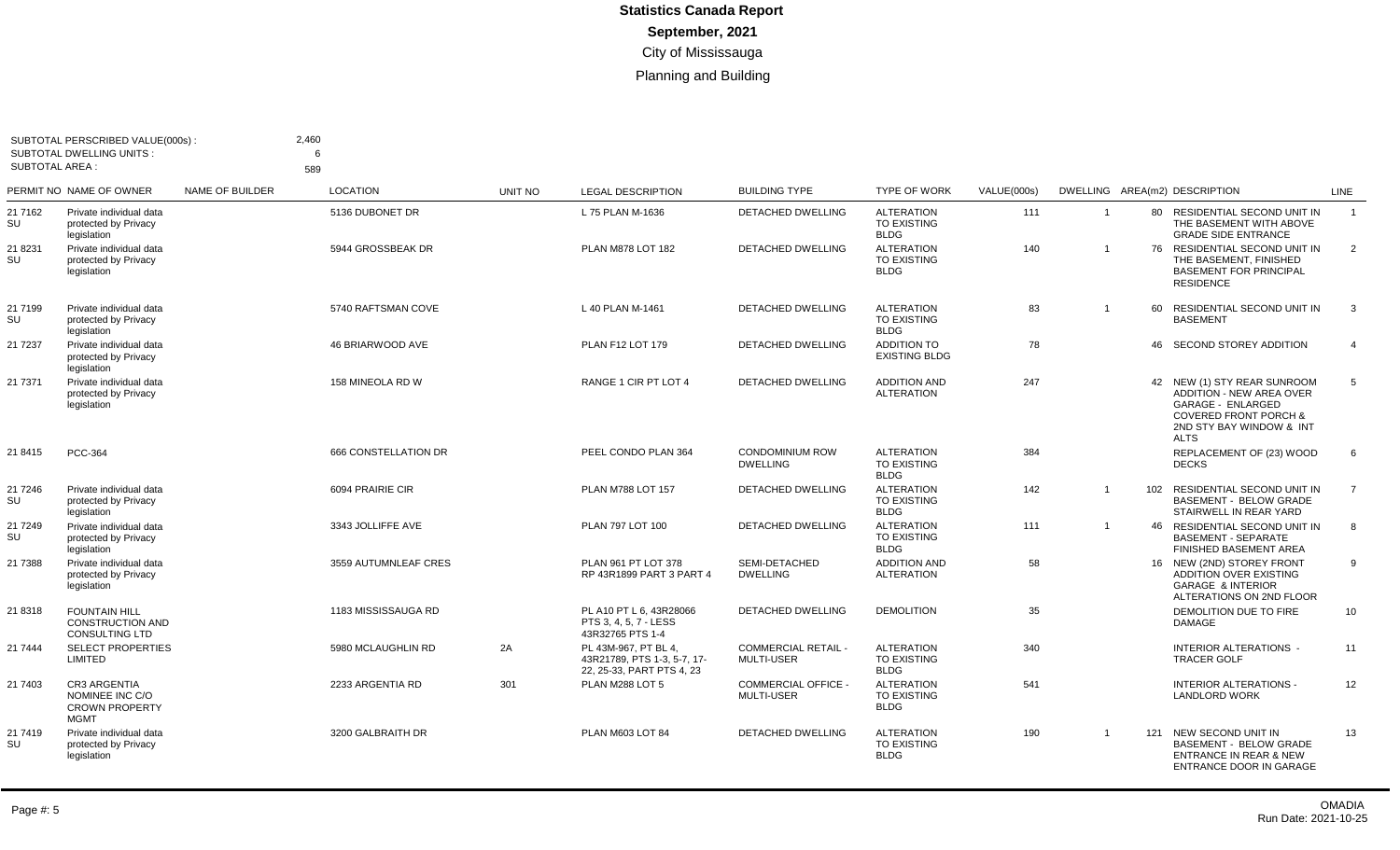| <b>SUBTOTAL AREA:</b> | SUBTOTAL PERSCRIBED VALUE(000s) :<br><b>SUBTOTAL DWELLING UNITS:</b> | 2,015<br>$\overline{2}$<br>574                        |                        |                |                                               |                                           |                                                        |             |                |    |                                                                                                                                                                                                                                                       |                |
|-----------------------|----------------------------------------------------------------------|-------------------------------------------------------|------------------------|----------------|-----------------------------------------------|-------------------------------------------|--------------------------------------------------------|-------------|----------------|----|-------------------------------------------------------------------------------------------------------------------------------------------------------------------------------------------------------------------------------------------------------|----------------|
|                       | PERMIT NO NAME OF OWNER                                              | NAME OF BUILDER                                       | <b>LOCATION</b>        | <b>UNIT NO</b> | <b>LEGAL DESCRIPTION</b>                      | <b>BUILDING TYPE</b>                      | <b>TYPE OF WORK</b>                                    | VALUE(000s) |                |    | DWELLING AREA(m2) DESCRIPTION                                                                                                                                                                                                                         | LINE           |
| 21 7580               | Private individual data<br>protected by Privacy<br>legislation       |                                                       | 17 BEN MACHREE DR      |                | PLAN F22 PT LOTS 7,8                          | <b>DETACHED DWELLING</b>                  | <b>DEMOLITION</b>                                      | 35          |                |    | <b>DEMOLITION OF EXISTING</b><br><b>DWELLING</b>                                                                                                                                                                                                      | $\overline{1}$ |
| 21 7917               | Private individual data<br>protected by Privacy<br>legislation       |                                                       | 840 QUEENSWAY W        |                | RANGE 3 CIR PT LOT C<br>RP 43R15166 PARTS 4.5 | <b>DETACHED DWELLING</b>                  | <b>ALTERATION</b><br>TO EXISTING<br><b>BLDG</b>        | 55          |                |    | <b>NEW COVERED FRONT</b><br>PORCH & INTERIOR<br>ALTERATIONS MAIN FLOOR                                                                                                                                                                                | $\overline{2}$ |
| 21 7713               | Private individual data<br>protected by Privacy<br>legislation       | HAYLACON CONSTRUCTION 1588 CAMELFORD RD<br><b>INC</b> |                        |                | PLAN 558 LOT 13                               | DETACHED DWELLING                         | <b>ALTERATION</b><br><b>TO EXISTING</b><br><b>BLDG</b> | 75          |                |    | INT. & EXT. ALTERATIONS -<br>REMOVAL OF INTERIOR LOAD<br><b>BEARING WALLS - NEW</b><br>WINDOW & NEW SLIDING<br>DOOR - KITCHEN ALT, & ALT.<br>TO EXISTNG ROOF                                                                                          | $\mathbf{3}$   |
| 21 7615               | Private individual data<br>protected by Privacy<br>legislation       |                                                       | 2667 MARKWOOD CRT      |                | PLAN M588 LOT 38                              | <b>DETACHED DWELLING</b>                  | <b>ADDITION AND</b><br><b>ALTERATION</b>               | 129         |                |    | 26 SECOND FLOOR ADDITION,<br><b>INTERIOR ALTERATIONS ON</b><br><b>GROUND FLOOR &amp; SECOND</b><br><b>FLOORS &amp; RECLADDING</b>                                                                                                                     | $\overline{4}$ |
| 21 7648               | Private individual data<br>protected by Privacy<br>legislation       |                                                       | 3159 GOLDEN ORCHARD DR |                | PLAN 726 LOT 94                               | <b>DETACHED DWELLING</b>                  | <b>ADDITION AND</b><br><b>ALTERATION</b>               | 331         |                |    | 106 ADDITION AND INTERIOR<br>ALTERATION - SCOPE OF<br><b>WORK IS TO RENOVATE</b><br><b>EXISTING ENTIRE HOUSE &amp;</b><br><b>ADDITION BEHIND GARAGE</b><br>AREA.                                                                                      | 5              |
| 21 7650               | PEEL CONDOMINIUM<br><b>CORPORATION 203</b>                           | <b>WELLDONE INC</b>                                   | 1764 RATHBURN RD E     | 21-26. 32-42   | PEEL CONDO PLAN 203                           | <b>CONDOMINIUM ROW</b><br><b>DWELLING</b> | <b>ALTERATION</b><br>TO EXISTING<br><b>BLDG</b>        | 250         |                |    | <b>EXTERIOR ALTERATIONS -</b><br>WOOD BALCONY<br><b>REPLACEMENT FOR FRONT &amp;</b><br><b>REAR BALCONIES UNITS: 21,</b><br>23-26, 32, & 34-42 (15 UNITS<br><b>TOTAL)</b>                                                                              | 6              |
| 21 75 63<br>SU        | Private individual data<br>protected by Privacy<br>legislation       |                                                       | 3137 PENDLETON RD      |                | PLAN M1103 PT LOT 36<br>RP 43R20638 PART 4    | SEMI-DETACHED<br><b>DWELLING</b>          | <b>ALTERATION</b><br><b>TO EXISTING</b><br><b>BLDG</b> | 96          | $\overline{1}$ | 69 | <b>RESIDENTIAL SECOND UNIT -</b><br>NEW SIDE DOOR THROUGH<br>GARAGE - 2 NEW FR DOORS<br>ON MAIN FLOOR - ENLARGED<br><b>EXISTING WINDOW TO</b><br><b>CREATE NEW EGRESS</b><br>WINDOW - 1 NEW BASEMENT<br>WINDOW - 1 ENLARGED<br><b>BASEMENT WINDOW</b> | $\overline{7}$ |
| 21 7868               | <b>ALWRIGHT</b><br><b>INVESTMENTS INC</b>                            |                                                       | 1000 ROPER AVE         |                | PLAN B88 LOT 2 BLK G                          | <b>DETACHED DWELLING</b>                  | <b>NEW BUILDING</b>                                    | 818         | $\overline{1}$ |    | 266 NEW (2) STOREY SINGLE<br><b>FAMILY DWELLING WITH</b><br><b>FINISHED BASEMENT &amp;</b><br>SEPTIC SYSTEM - DEMOLITION<br>OF EXISTING (1) STOREY<br><b>DWELLING AND DETACHED</b><br>GARAGE                                                          | 8              |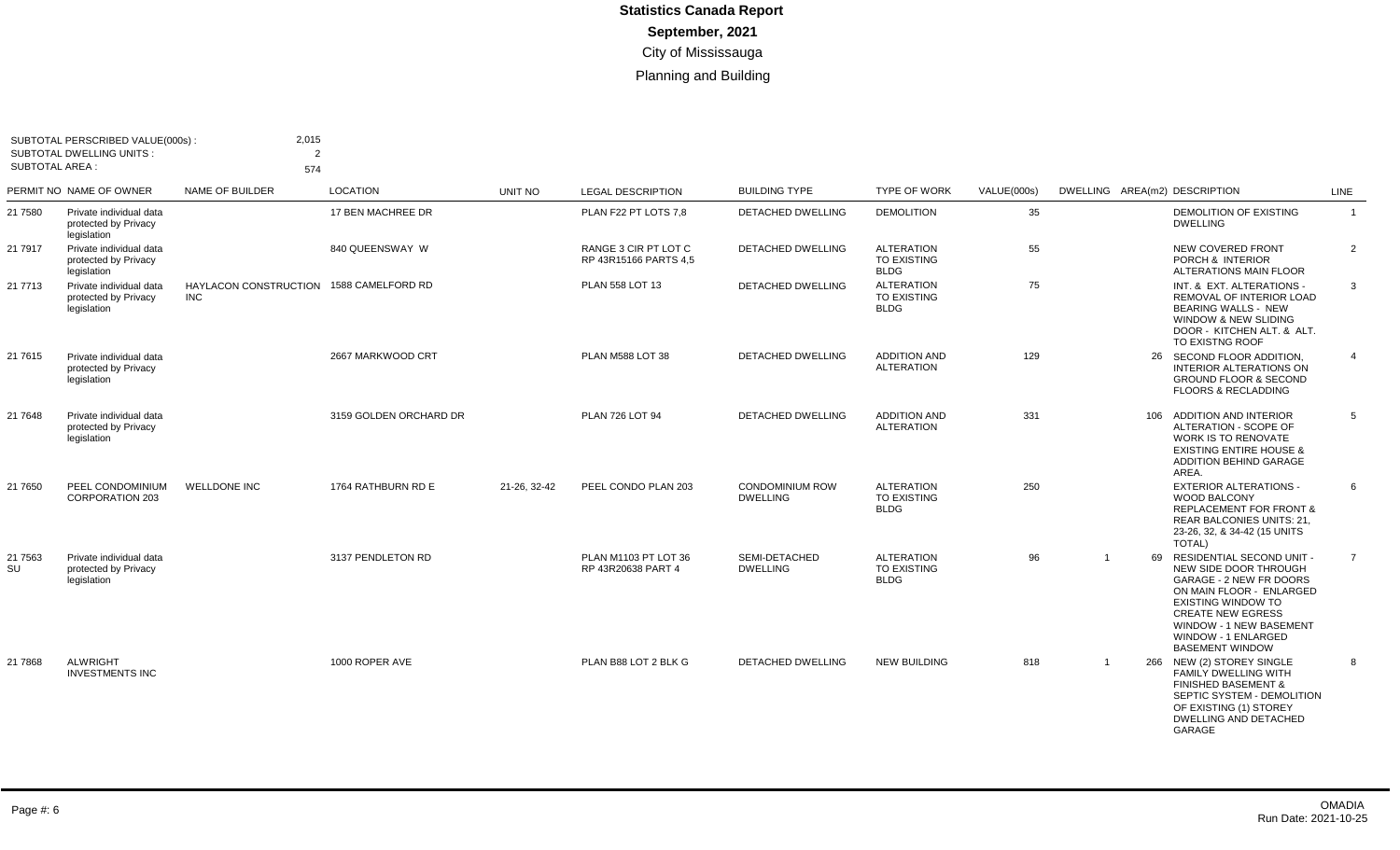| <b>SUBTOTAL AREA:</b> | SUBTOTAL PERSCRIBED VALUE(000s)<br><b>SUBTOTAL DWELLING UNITS:</b> |                        | 3,619<br>$\overline{2}$<br>542  |                    |                                                               |                                                 |                                                        |             |                               |                                                                                                                                                                                        |                |
|-----------------------|--------------------------------------------------------------------|------------------------|---------------------------------|--------------------|---------------------------------------------------------------|-------------------------------------------------|--------------------------------------------------------|-------------|-------------------------------|----------------------------------------------------------------------------------------------------------------------------------------------------------------------------------------|----------------|
|                       | PERMIT NO NAME OF OWNER                                            | <b>NAME OF BUILDER</b> | <b>LOCATION</b>                 | UNIT NO            | <b>LEGAL DESCRIPTION</b>                                      | <b>BUILDING TYPE</b>                            | <b>TYPE OF WORK</b>                                    | VALUE(000s) | DWELLING AREA(m2) DESCRIPTION |                                                                                                                                                                                        | LINE           |
| 21 7797               | Private individual data<br>protected by Privacy<br>legislation     |                        | 193 CHURCH ST                   |                    | PLAN STR 4 PT LT 4                                            | DETACHED DWELLING                               | <b>ADDITION AND</b><br><b>ALTERATION</b>               | 226         |                               | 107 (2) STOREY REAR ADDITION -<br>BELOW GRADE STAIR WELL IN<br><b>REAR - NEW DECK AT SIDE</b><br>YARD                                                                                  | $\overline{1}$ |
| 21 7505               | Private individual data<br>protected by Privacy<br>legislation     |                        | 803 PARKLAND AVE                |                    | <b>PLAN 417 LOT 4</b>                                         | DETACHED DWELLING                               | <b>ADDITION AND</b><br><b>ALTERATION</b>               | 140         |                               | 54 PROPOSED (1) STOREY REAR<br>ADDITION & REAR CANOPY<br>ALSO INCLUDES INTERIOR<br>ALTERATIONS TO EXISTING<br>(2ND) FLOOR                                                              | 2              |
| 21 7605               | <b>MILLER CARMICHAEL</b><br>PROPERTIES INC.                        |                        | 3151 LENWORTH DR                | <b>ENTIRE BLDG</b> | PLAN 680 PT BLK D                                             | MULTI-TENANT<br><b>INDUSTRIAL</b>               | <b>ALTERATION</b><br>TO EXISTING<br><b>BLDG</b>        | 1.545       |                               | <b>INTERIOR ALTERATIONS TO</b><br>EXPAND OFFICE SPACE IN<br>WAREHOUSE & MEZZANINE-<br><b>CARMICHAEL ENGINEERING</b><br><b>INC</b>                                                      | 3              |
| 21 7607               | Private individual data<br>protected by Privacy<br>legislation     |                        | 1388 BIRCHWOOD HEIGHTS DR       |                    | PLAN 388 L 12                                                 | DETACHED DWELLING                               | <b>ADDITION AND</b><br><b>ALTERATION</b>               | 411         |                               | 95 2-STOREY REAR ADDITION -<br>SMALL GARAGE ADDITION AT<br><b>FRONT OF DWELLING - NEW</b><br><b>REAR PORCH PARTLY</b><br><b>COVERED - INTERIOR</b><br><b>ALTERATION</b>                | $\overline{4}$ |
| 21 7608               | Private individual data<br>protected by Privacy<br>legislation     |                        | 1448 TECUMSEH PARK DR           |                    | <b>PLAN 781 LOT 5</b>                                         | <b>DETACHED DWELLING</b>                        | <b>ADDITION AND</b><br><b>ALTERATION</b>               | 110         |                               | 5 EXTENSION OF EXISTING<br><b>HEATED MUDROOM IN REAR</b><br>YARD - REAR DECK &<br><b>INTERIOR ALTERATIONS ON</b><br><b>GROUND FLOOR</b>                                                | 5              |
| 21 7470               | Private individual data<br>protected by Privacy<br>legislation     |                        | 3689 HOLDEN CRES                |                    | PLAN 691 LOT 25                                               | <b>DETACHED DWELLING</b>                        | <b>ADDITION AND</b><br><b>ALTERATION</b>               | 340         |                               | 113 (2ND) STOREY ADDITION - (1)<br>STOREY SIDE ADDITION -<br><b>INTERIOR ALTERATIONS</b><br><b>EXISTING GROUND FLOOR -</b><br>REAR WOOD DECK - SIDE<br><b>CANOPY &amp; FRONT PORCH</b> | 6              |
| 21 7577<br>SU         | Private individual data<br>protected by Privacy<br>legislation     |                        | 3891 PASSWAY RD                 |                    | L 24 PLAN M-1557                                              | DETACHED DWELLING                               | <b>ALTERATION</b><br><b>TO EXISTING</b><br><b>BLDG</b> | 142         | $\overline{1}$                | 102 NEW SECOND UNIT - AS BUILT<br><b>BASEMENT FINISH FOR 2ND</b><br>UNIT & ABOVE GRADE SIDE<br><b>ENTRANCE</b>                                                                         | $\overline{7}$ |
| 21 7674<br>SU         | Private individual data<br>protected by Privacy<br>legislation     |                        | 3234 ANDERSON CRES              |                    | PL M347 PART LT 55,<br>43R8557 PTS 10-13                      | DETACHED DWELLING                               | <b>ALTERATION</b><br><b>TO EXISTING</b><br><b>BLDG</b> | 93          | $\mathbf{1}$                  | 67 RESIDENTIAL SECOND UNIT IN<br>THE BASEMENT (AS-BUILT)                                                                                                                               | 8              |
| 21 7600               | <b>MANULIFE FINANCIAL</b>                                          |                        | 6733 MISSISSAUGA RD             | 100                | PT LTS 3, 4, PT BLK C, RP<br>M10 - PTS 1-8, 14-20<br>43R19141 | <b>COMMERCIAL OFFICE</b><br><b>MULTI-USER</b>   | <b>ALTERATION</b><br><b>TO EXISTING</b><br><b>BLDG</b> | 282         |                               | <b>INTERIOR ALTERATIONS -</b><br><b>NULOGX INC</b>                                                                                                                                     | 9              |
| 21 7836               | <b>LISGAR DEVELOPMENT</b><br>LIMITED                               |                        | 10 KINGSBRIDGE GARDEN CIR A 200 |                    | PART BLK 2, 43M576 - PT 4<br>43R14594 LESS PT 1<br>PR3686261  | <b>COMMERCIAL OFFICE -</b><br><b>MULTI-USER</b> | <b>ALTERATION</b><br><b>TO EXISTING</b><br><b>BLDG</b> | 330         |                               | <b>INTERIOR ALTERATIONS</b><br><b>EXISTING OFFICE (REMAX</b><br><b>REALTY) EXPANSION INTO</b><br><b>EXISTING ADJACENT OFFICE</b><br>SPACE SUITE 200                                    | 10             |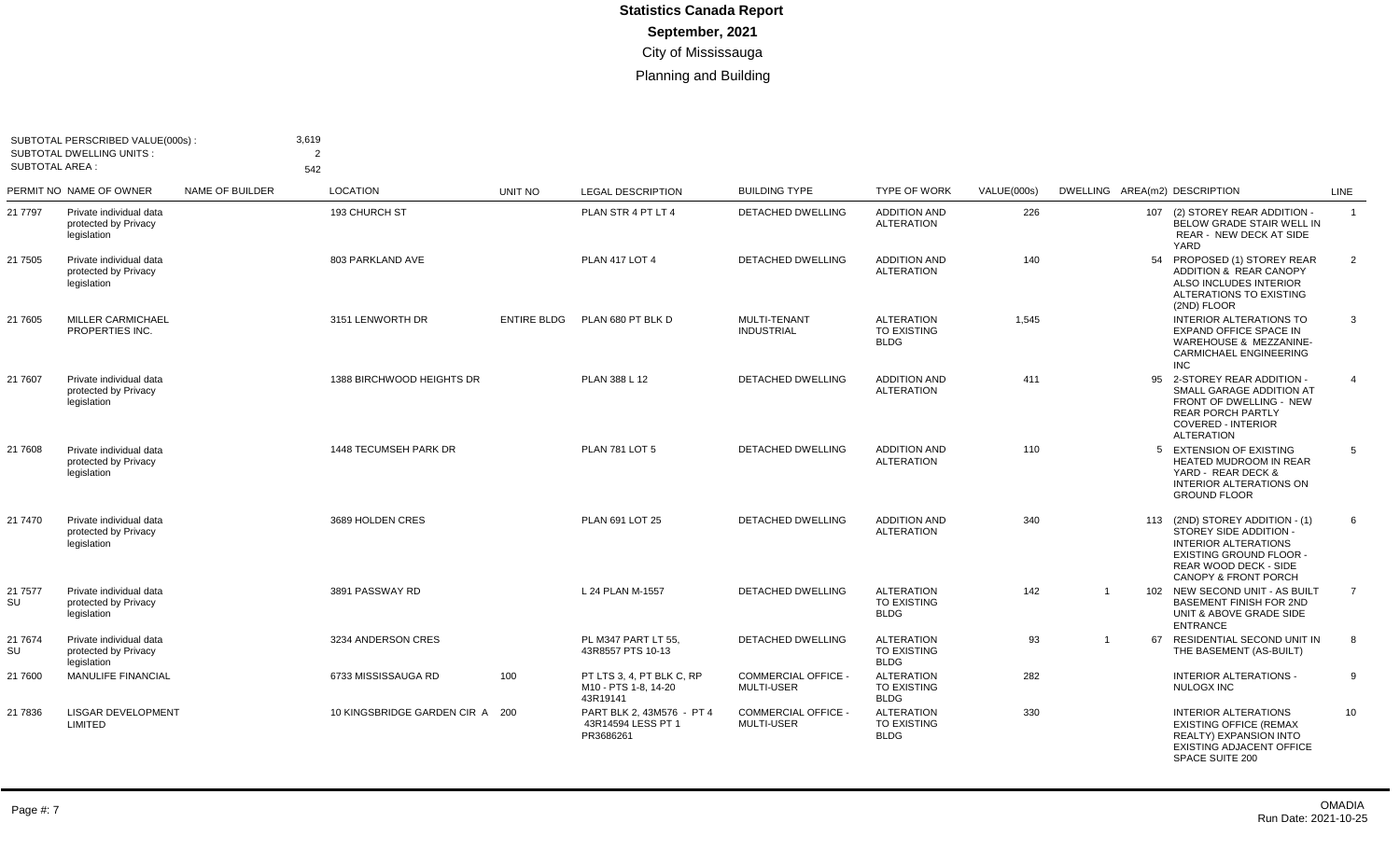| <b>SUBTOTAL AREA:</b> | SUBTOTAL PERSCRIBED VALUE(000s):<br>SUBTOTAL DWELLING UNITS         |                 | 2,018<br>6<br>430        |         |                                               |                                           |                                                        |             |                         |    |                                                                                                                                                                |                |
|-----------------------|---------------------------------------------------------------------|-----------------|--------------------------|---------|-----------------------------------------------|-------------------------------------------|--------------------------------------------------------|-------------|-------------------------|----|----------------------------------------------------------------------------------------------------------------------------------------------------------------|----------------|
|                       | PERMIT NO NAME OF OWNER                                             | NAME OF BUILDER | <b>LOCATION</b>          | UNIT NO | <b>LEGAL DESCRIPTION</b>                      | <b>BUILDING TYPE</b>                      | <b>TYPE OF WORK</b>                                    | VALUE(000s) |                         |    | DWELLING AREA(m2) DESCRIPTION                                                                                                                                  | LINE           |
| 21 7638               | Private individual data<br>protected by Privacy<br>legislation      |                 | 4100 DUNMOW CRES         |         | PLAN M145 PT LOT 57<br>RP 43R5040 PARTS 16.33 | SEMI-DETACHED<br><b>DWELLING</b>          | <b>ALTERATION</b><br><b>TO EXISTING</b><br><b>BLDG</b> | 133         | $\overline{\mathbf{1}}$ | 96 | RESIDENTIAL SECOND UNIT IN<br>THE BASEMENT WITH<br><b>EXISTING BELOW GRADE</b><br><b>STAIR WELL</b><br>CR: 83-161000                                           | $\overline{1}$ |
| 21 7695               | Private individual data<br>protected by Privacy<br>legislation      |                 | 1537 CAMELFORD RD        |         | PLAN 558 LOT 97                               | <b>DETACHED DWELLING</b>                  | <b>ALTERATION</b><br><b>TO EXISTING</b><br><b>BLDG</b> | 219         |                         |    | <b>EXTERIOR REAR WALL</b><br><b>ALTERATION - INTERIOR</b><br>ALTERATIONS IN BASEMENT &<br><b>GROUND FLOOR -EXTERIOR</b><br><b>ALTERATIONS</b>                  | 2              |
| 21 7732<br>SU         | ASHD HOLDING LTD                                                    |                 | 3094 SPLENDOUR PL        |         | L 48 PLAN M-1407                              | <b>DETACHED DWELLING</b>                  | <b>ALTERATION</b><br><b>TO EXISTING</b><br><b>BLDG</b> | 92          | $\overline{1}$          | 67 | <b>RESIDENTIAL SECOND UNIT IN</b><br>THE BASEMENT WITH BELOW<br><b>GRADE STAIR WELL IN THE</b><br>SIDE YARD                                                    | $\mathbf{3}$   |
| 21 7679               | <b>PROLOGIS</b>                                                     |                 | 3255 ARGENTIA RD         | 101     | <b>B 1 PLAN M-1930</b>                        | MULTI-TENANT<br><b>INDUSTRIAL</b>         | <b>ALTERATION</b><br><b>TO EXISTING</b><br><b>BLDG</b> | 500         |                         |    | <b>INTERIOR ALTERATIONS -</b><br><b>FARROW LOGISTICS</b><br>SOLUTIONS INC EXISTING<br>OFFICE EXPANSION INTO<br>WAREHOUSE - BUILD NEW<br><b>SHIPPING OFFICE</b> | $\overline{4}$ |
| 21 7872               | Private individual data<br>protected by Privacy<br>legislation      |                 | 7248 DANTON PROMENADE    |         | PLAN M424 LOT 90                              | DETACHED DWELLING                         | <b>ALTERATION</b><br><b>TO EXISTING</b><br><b>BLDG</b> | 56          |                         |    | <b>FINISHED BASEMENT</b>                                                                                                                                       | 5              |
| 21 8047               | Private individual data<br>protected by Privacy<br>legislation      |                 | <b>10 SHADY LAWN CRT</b> |         | <b>PLAN 548 LOT 47</b>                        | <b>DETACHED DWELLING</b>                  | <b>ALTERATION</b><br><b>TO EXISTING</b><br><b>BLDG</b> | 140         |                         |    | <b>INTERIOR ALTERATIONS:</b><br>MAIN FLOOR, SECOND FLOOR<br>AND BASEMENT                                                                                       | 6              |
| 21 8090               | PEEL CONDOMINIUM<br><b>CORPORATION NO. 180</b><br>(FIELDGATE PINES) |                 | 4165 FIELDGATE DR        |         | PEEL CONDO PLAN 180                           | <b>CONDOMINIUM ROW</b><br><b>DWELLING</b> | <b>ALTERATION</b><br><b>TO EXISTING</b><br><b>BLDG</b> | 225         |                         |    | <b>EXISTING DECK RAILINGS &amp;</b><br><b>COLUMN REPAIR IN BLOCKS</b><br>(D, F, G, H, I, J, B)                                                                 | 7              |
| 21 7735<br>SU         | Private individual data<br>protected by Privacy<br>legislation      |                 | 4832 FULL MOON CIR       |         | <b>PLAN M586 LOT 12</b>                       | DETACHED DWELLING                         | <b>ALTERATION</b><br><b>TO EXISTING</b><br><b>BLDG</b> | 62          | $\overline{1}$          |    | 45 RESIDENTIAL SECOND UNIT IN<br><b>BASEMENT</b>                                                                                                               | 8              |
| 21 7727<br>SU         | Private individual data<br>protected by Privacy<br>legislation      |                 | 4786 ROSEBUSH RD         |         | PLAN M1012 LOT 39                             | <b>DETACHED DWELLING</b>                  | <b>ALTERATION</b><br>TO EXISTING<br><b>BLDG</b>        | 82          |                         | 59 | RESIDENTIAL SECOND UNIT IN<br><b>BASEMENT WITH BELOW</b><br><b>GRADE STAIRWELL IN REAR</b><br>YARD                                                             | 9              |
| 21 7748<br>SU         | Private individual data<br>protected by Privacy<br>legislation      |                 | 2525 POLLARD DR          |         | <b>PLAN M223 LOT 25</b>                       | <b>DETACHED DWELLING</b>                  | <b>ALTERATION</b><br><b>TO EXISTING</b><br><b>BLDG</b> | 102         | $\overline{1}$          | 74 | <b>RESIDENTIAL SECOND UNIT IN</b><br><b>BASEMENT</b>                                                                                                           | 10             |
| 21 7689               | <b>GWL REALTY</b><br><b>ADVISORS</b>                                |                 | 2290 ARGENTIA RD         |         | PEEL CONDO PLAN 454                           | SINGLE TENANT<br><b>INDUSTRIAL</b>        | <b>ALTERATION</b><br><b>TO EXISTING</b><br><b>BLDG</b> | 275         |                         |    | <b>INTERIOR ALTERATIONS -</b><br><b>CUMMINS</b>                                                                                                                | 11             |
| 21 7814<br>SU         | Private individual data<br>protected by Privacy<br>legislation      |                 | 6436 CHAUMONT CRES       |         | PLAN M146 PT LOT 17<br>RP 43R4759 PART 4      | SEMI-DETACHED<br><b>DWELLING</b>          | <b>ALTERATION</b><br>TO EXISTING<br><b>BLDG</b>        | 132         | -1                      | 90 | RESIDENTIAL SECOND UNIT IN<br><b>BASEMENT, INTERIOR</b><br>ALTERATIONS ON GROUND<br><b>FLOOR</b>                                                               | - 12           |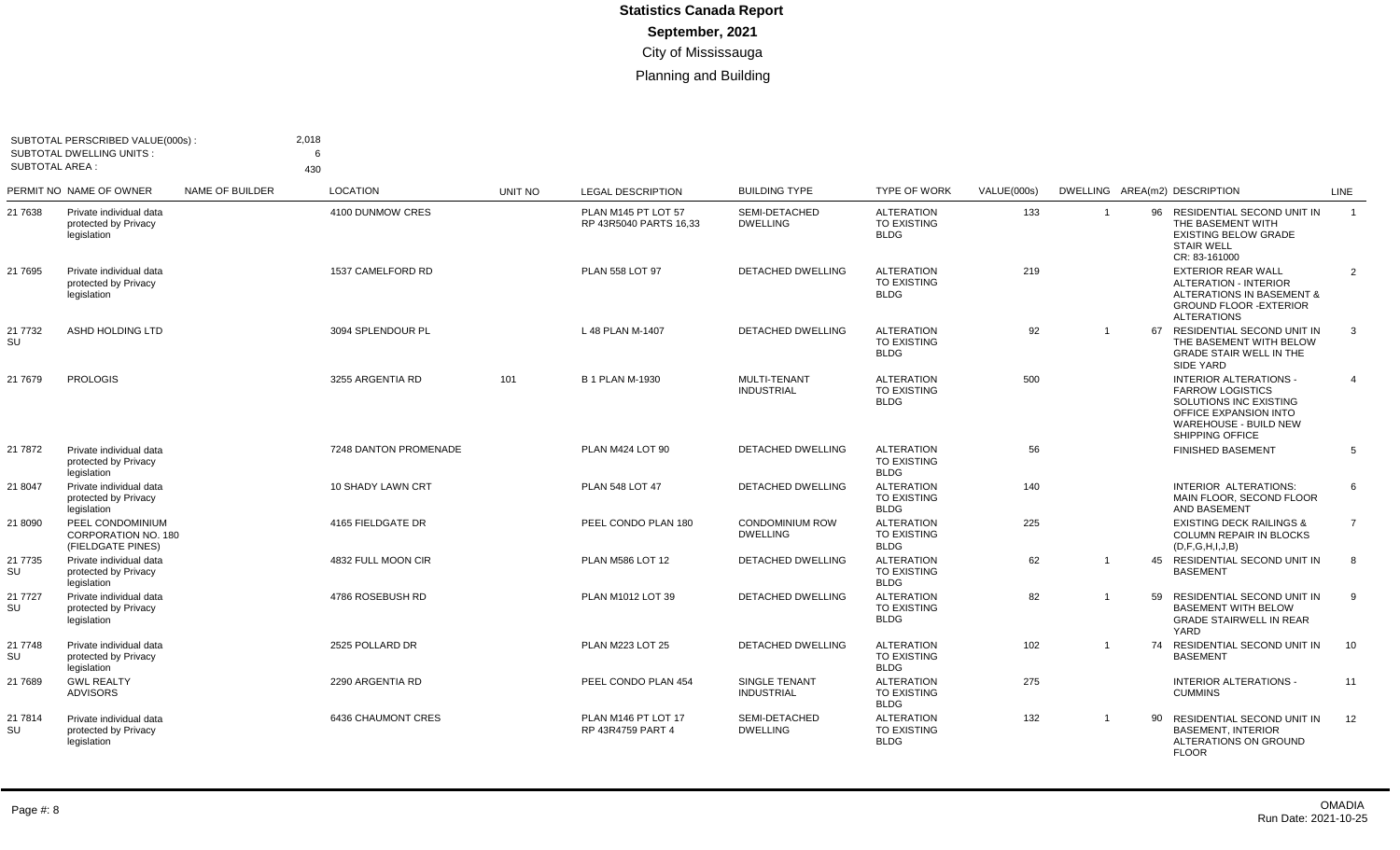| <b>SUBTOTAL AREA:</b> | SUBTOTAL PERSCRIBED VALUE(000s):<br><b>SUBTOTAL DWELLING UNITS:</b> |                 | 3,338<br>$\Delta$<br>490 |                  |                                                             |                                          |                                                        |             |                |    |                                                                                                                                                                     |                |
|-----------------------|---------------------------------------------------------------------|-----------------|--------------------------|------------------|-------------------------------------------------------------|------------------------------------------|--------------------------------------------------------|-------------|----------------|----|---------------------------------------------------------------------------------------------------------------------------------------------------------------------|----------------|
|                       | PERMIT NO NAME OF OWNER                                             | NAME OF BUILDER | <b>LOCATION</b>          | UNIT NO          | <b>LEGAL DESCRIPTION</b>                                    | <b>BUILDING TYPE</b>                     | <b>TYPE OF WORK</b>                                    | VALUE(000s) |                |    | DWELLING AREA(m2) DESCRIPTION                                                                                                                                       | LINE           |
| 21 7873               | Private individual data<br>protected by Privacy<br>legislation      |                 | 5367 FRESHWATER DR       |                  | L 147 PLAN M-1734                                           | <b>DETACHED DWELLING</b>                 | <b>ALTERATION</b><br><b>TO EXISTING</b><br><b>BLDG</b> | 149         | $\overline{1}$ |    | 73 RESIDNETIAL SECOND UNIT IN<br>THE BASEMENT, FINISHED<br><b>BASEMENT FOR PRINCIPAL</b><br><b>RESIDENCE</b>                                                        | $\overline{1}$ |
| 21 7857<br>SU         | Private individual data<br>protected by Privacy<br>legislation      |                 | 2114 STANFIELD RD        |                  | PLAN M544 LOT 43                                            | <b>DETACHED DWELLING</b>                 | <b>ALTERATION</b><br><b>TO EXISTING</b><br><b>BLDG</b> | 126         | $\mathbf{1}$   | 58 | RESIDENTIAL SECOND UNIT IN<br>THE BASEMENT WITH BELOW<br><b>GRADE STAIR WELL IN THE</b><br>SIDE YARD, FINISHED<br><b>BASEMENT FOR PRINCIPAL</b><br><b>RESIDENCE</b> | 2              |
| 21 8076               | Private individual data<br>protected by Privacy<br>legislation      |                 | 5655 HEATHERLEIGH AVE    |                  | L 40 PLAN M-1502                                            | DETACHED DWELLING                        | <b>ALTERATION</b><br><b>TO EXISTING</b><br><b>BLDG</b> | 68          |                |    | FINISHED BASEMENT WITH<br><b>ENLARGED WINDOWS</b>                                                                                                                   | 3              |
| 21 8315               | Private individual data<br>protected by Privacy<br>legislation      |                 | 95 THOMAS ST             |                  | CON 5 WHS PT LOT 3<br>RP 43R936 PART 1<br>RP 43R8329 PART 2 | <b>DETACHED DWELLING</b>                 | <b>DEMOLITION</b>                                      | 40          |                |    | DEMOLITION OF EXISTING<br>ONE STOREY DWELLING &<br>SHED                                                                                                             | $\overline{4}$ |
| 21 7926               | Private individual data<br>protected by Privacy<br>legislation      |                 | 8 JOYCELYN DR            |                  | PLAN 530 LOT 20                                             | <b>DETACHED DWELLING</b>                 | <b>NEW BUILDING</b>                                    | 676         | $\overline{1}$ |    | 291 NEW (2) STOREY SINGLE<br><b>FAMILY DWELLING WITH</b><br><b>UNFINISHED BASEMENT</b>                                                                              | .5             |
| 21 7914               | Private individual data<br>protected by Privacy<br>legislation      |                 | <b>1400 CAPTAIN CRT</b>  |                  | PLAN 802 LOT 16                                             | <b>DETACHED DWELLING</b>                 | <b>DEMOLITION</b>                                      | 35          |                |    | <b>DEMOLITION OF EXISTING</b><br><b>DETACHED DWELLING</b>                                                                                                           | 6              |
| 21 8001               | <b>ROSEGATE HOLDINGS</b><br>INC.                                    |                 | 5195 MAINGATE DR         |                  | CON 3 EHS PT LOT 1 PCL<br>17 RP 43R1200 PARTS 1<br>TO 5     | <b>MULTI-TENANT</b><br><b>INDUSTRIAL</b> | <b>ALTERATION</b><br><b>TO EXISTING</b><br><b>BLDG</b> | 584         |                |    | <b>INTERIOR ALTERATIONS -</b><br>CINTEX INT CANADA LIMITED                                                                                                          | $\overline{7}$ |
| 21 7947<br>SU         | Private individual data<br>protected by Privacy<br>legislation      |                 | 845 SPINNING WHEEL CRES  |                  | L 81 PLAN M-1497                                            | DETACHED DWELLING                        | <b>ALTERATION</b><br>TO EXISTING<br><b>BLDG</b>        | 96          | $\overline{1}$ | 69 | <b>RESIDENTIAL SECOND UNIT IN</b><br><b>BASEMENT</b>                                                                                                                | 8              |
| 21 7982               | Private individual data<br>protected by Privacy<br>legislation      |                 | 419 COMISKEY CRES R      |                  | PLAN M1759 PT LT 126 -<br>PT 7 43R32612                     | SEMI-DETACHED<br><b>DWELLING</b>         | <b>ALTERATION</b><br><b>TO EXISTING</b><br><b>BLDG</b> | 100         |                |    | FINISHED BASEMENT, BELOW<br><b>GRADE STAIRWELL IN REAR</b><br>YARD & NEW/ENLARGED<br><b>WINDOWS</b>                                                                 | 9              |
| 21 8032               | Private individual data<br>protected by Privacy<br>legislation      |                 | 1510 SPRING RD           |                  | PLAN 389 PT LOT 1 PT LOT<br>$\overline{2}$                  | <b>DETACHED DWELLING</b>                 | <b>DEMOLITION</b>                                      | 35          |                |    | <b>DEMOLISH DWELLING &amp;</b><br>DETACHED SHED                                                                                                                     | 10             |
| 21 8325               | PEEL LIVING                                                         |                 | 3280 SOUTH MILLWAY       | <b>ALL UNITS</b> | PLAN M199 BLK EE                                            | <b>ROW DWELLING</b>                      | <b>ALTERATION</b><br><b>TO EXISTING</b><br><b>BLDG</b> | 1,230       |                |    | INTERIOR ALTERATIONS -<br>KITCHEN & BATHROOM<br><b>RENOVATIONS FOR (56 UNITS.</b><br>3280 SOUTH MILLWAY)                                                            | 11             |
| 21 8261               | Private individual data<br>protected by Privacy<br>legislation      |                 | 4302 GOLDENROD CRES      |                  | L 110 PLAN M-1596                                           | <b>DETACHED DWELLING</b>                 | <b>ALTERATION</b><br><b>TO EXISTING</b><br><b>BLDG</b> | 65          |                |    | <b>FINISHED BASEMENT</b>                                                                                                                                            | 12             |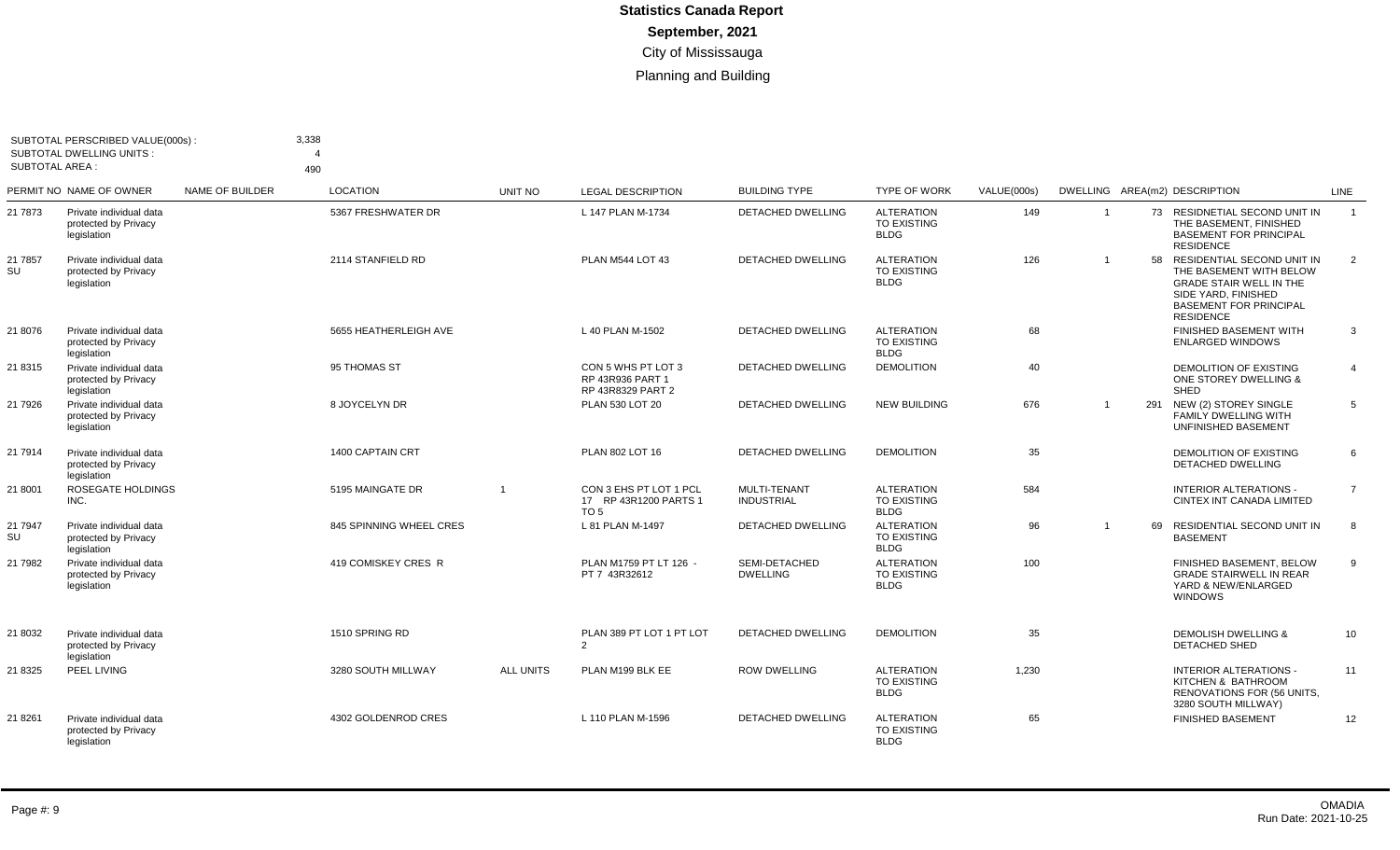| <b>SUBTOTAL AREA:</b> | SUBTOTAL PERSCRIBED VALUE(000s):<br><b>SUBTOTAL DWELLING UNITS:</b> |                 | 214,238<br>856<br>78,210 |                          |                |                                                |                                  |                                                        |             |                |                                                                                                                                                                                                 |                |
|-----------------------|---------------------------------------------------------------------|-----------------|--------------------------|--------------------------|----------------|------------------------------------------------|----------------------------------|--------------------------------------------------------|-------------|----------------|-------------------------------------------------------------------------------------------------------------------------------------------------------------------------------------------------|----------------|
|                       | PERMIT NO NAME OF OWNER                                             | NAME OF BUILDER |                          | <b>LOCATION</b>          | <b>UNIT NO</b> | <b>LEGAL DESCRIPTION</b>                       | <b>BUILDING TYPE</b>             | <b>TYPE OF WORK</b>                                    | VALUE(000s) |                | DWELLING AREA(m2) DESCRIPTION                                                                                                                                                                   | LINE           |
| 21 8186               | Private individual data<br>protected by Privacy<br>legislation      |                 |                          | 2298 NIKANNA RD          |                | PLAN M97 LOT 11                                | <b>DETACHED DWELLING</b>         | <b>ALTERATION</b><br>TO EXISTING<br><b>BLDG</b>        | 134         |                | INT & EXT ALTS-REMOVE<br><b>LOAD BEARING WALL &amp;</b><br><b>REPLACE WITH</b><br>BEAM, 1ST/2ND FLR ALTS,<br><b>ENLARGE REAR DOOR,</b><br><b>WINDOW &amp; REPLACE</b><br><b>BACLONY RAILING</b> | $\overline{1}$ |
| 21 8173               | Private individual data<br>protected by Privacy<br>legislation      |                 |                          | 6184 KISBY DR            |                | PLAN M959 LOT 15                               | <b>DETACHED DWELLING</b>         | <b>ALTERATION</b><br>TO EXISTING<br><b>BLDG</b>        | 75          |                | <b>INTERIOR ALTERATIONS ON</b><br><b>GROUND &amp; SECOND FLOOR</b>                                                                                                                              | $\overline{2}$ |
| 21 8433               | Private individual data<br>protected by Privacy<br>legislation      |                 |                          | 5108 OSCAR PETERSON BLVD |                | L 28 PLAN M-1637                               | <b>DETACHED DWELLING</b>         | <b>ALTERATION</b><br>TO EXISTING<br><b>BLDG</b>        | 53          |                | <b>INTERIOR ALTERATIONS -</b><br><b>FINISHED BASEMENT</b>                                                                                                                                       | 3              |
| 21 8337               | Private individual data<br>protected by Privacy<br>legislation      |                 |                          | 1354 LOCHLIN TR          |                | <b>PLAN 485 LOT 3</b>                          | <b>DETACHED DWELLING</b>         | <b>ALTERATION</b><br>TO EXISTING<br><b>BLDG</b>        | 157         |                | NEW ROOF OVER EXISTING<br><b>BASEMENT WALKOUT.</b><br>CONVERTING EXISTING FLAT<br>ROOF INTO A 2ND FLOOR<br><b>BALCONY &amp; INTERIOR</b><br>ALTERATIONS TO ALL FLOORS                           | $\overline{4}$ |
| 21 8369               | Private individual data<br>protected by Privacy<br>legislation      |                 |                          | 3496 PARK HEIGHTS WAY L  |                | L 232 PLAN M-1894                              | SEMI-DETACHED<br><b>DWELLING</b> | <b>ALTERATION</b><br>TO EXISTING<br><b>BLDG</b>        | 81          |                | <b>INTERIOR ALTERATIONS -</b><br>FINISHED BASEMENT & SIDE<br><b>DOOR</b>                                                                                                                        | 5              |
| 21 8348<br>SU         | Private individual data<br>protected by Privacy<br>legislation      |                 |                          | 3884 SWIFTDALE DR        |                | L 390 PLAN M-1357                              | DETACHED DWELLING                | <b>ALTERATION</b><br><b>TO EXISTING</b><br><b>BLDG</b> | 107         | $\overline{1}$ | 77 NEW RESIDENTIAL SECOND<br><b>UNIT &amp; INTERIOR</b><br>ALTERATIONS WITH NEW<br>SIDE ENTRANCE & (1) NEW<br><b>WINDOW</b>                                                                     | 6              |
| 21 8389               | Private individual data<br>protected by Privacy<br>legislation      |                 |                          | 5395 PLANTER'S WOOD CRT  |                | PLAN M1087 LOT 72                              | DETACHED DWELLING                | <b>ALTERATION</b><br>TO EXISTING<br><b>BLDG</b>        | 70          |                | NEW FINISHED BASEMENT                                                                                                                                                                           | $\overline{7}$ |
| 20 3988<br>CON        | <b>CAMCENTRE</b><br><b>HOLDINGS INC.</b>                            |                 |                          | 151 CITY CENTRE DR       |                | PT LT 17. CON 2. NDS -<br>PTS 1, 5, 6 43R39682 | APARTMENT (> 6 UNITS)            | <b>NEW BUILDING</b>                                    | 213,561     | 855            | 78,133 CONDITIONAL PERMIT-FDN W/<br><b>BELOW SLAB PLUMBING</b><br>ONLY-2 MIXED USE TOWERS<br>W/6 LVLS OF U/G PARKING<br><b>GARAGE-COMPLIANCE DATE</b><br><b>JANUARY 17, 2022</b>                | 8              |
|                       | TOTAL PERSCRIBED VALUE(000s):                                       |                 |                          | 241,800                  |                |                                                |                                  |                                                        |             |                |                                                                                                                                                                                                 |                |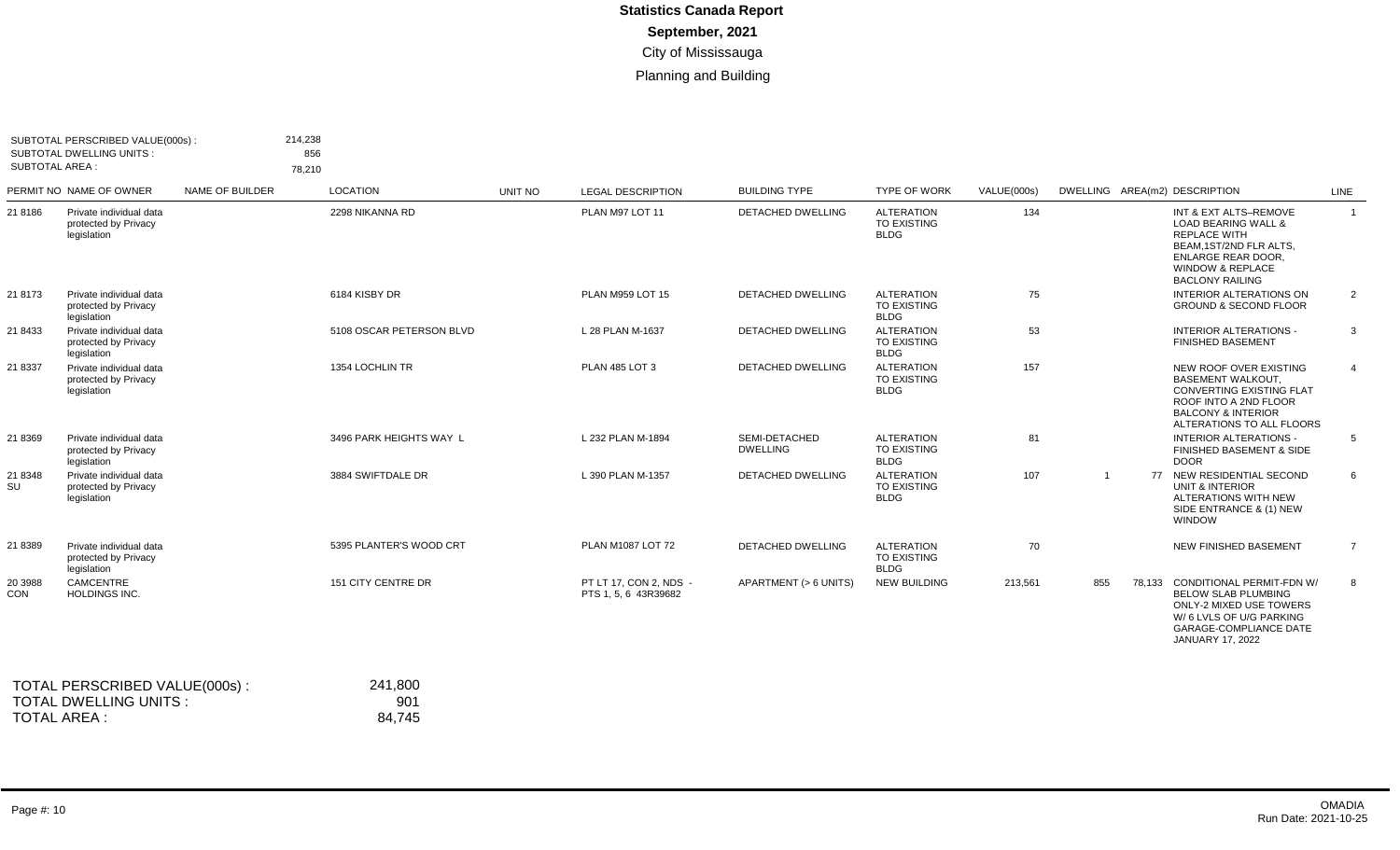# **Statistics Canada Report**

#### **September, 2021**

#### City of Mississauga

#### Planning and Building

#### SECTION B - MINOR RESIDENTIAL ADDITIONS AND RENNOVATIONS

| PERMITS VALUED AT LESS THAN \$50,000 |                      | LINE NO. | <b>VALUE (000s)</b> | NO OF PERMITS |
|--------------------------------------|----------------------|----------|---------------------|---------------|
| NEW GARAGES AND CARPORTS             | - SINGLE DWELLINGS   | 01       | 21                  |               |
|                                      | - MULTIPLE DWELLINGS | 02       |                     | $\Omega$      |
| NEW INGROUND SWIMMING POOLS          | - SINGLE DWELLINGS   | 03       |                     |               |
|                                      | - MULTIPLE DWELLINGS | 04       |                     | $\Omega$      |
| <b>OTHER IMPROVEMENTS</b>            | - SINGLE DWELLINGS   | 05       | 1,156               | 45            |
|                                      | - MULTIPLE DWELLINGS | 06       | 530                 | 31            |
| TOTALS FOR SECTION B                 |                      | 07       | 1.707               | 78            |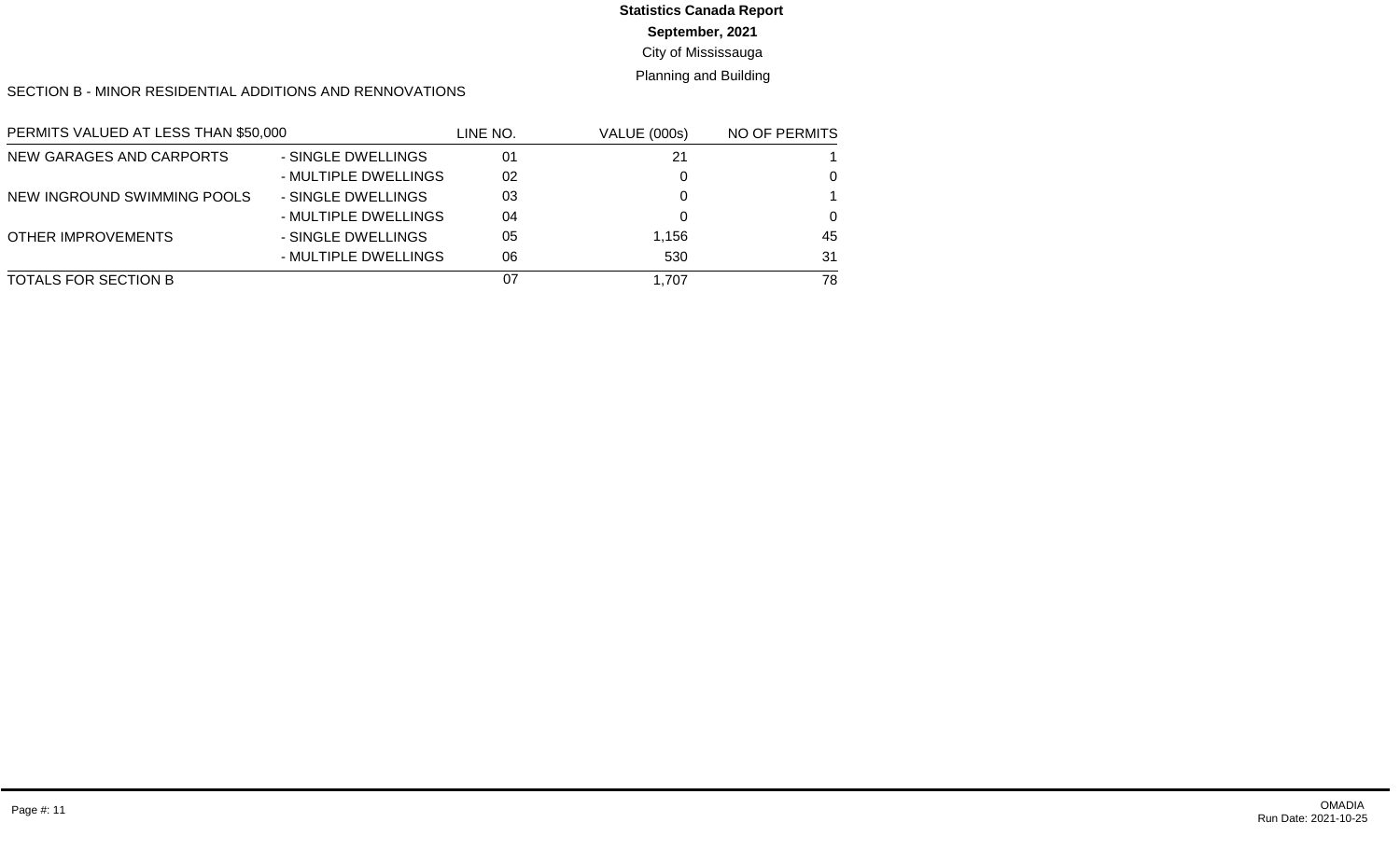# **Statistics Canada Report**

**September, 2021**

City of Mississauga

Planning and Building

SECTION C - MINOR NON-RESIDENTIAL PROJECTS

| PERMITS VALUED AT LESS THAN \$250,000 |                             | LINE NO. | <b>VALUE (000s)</b> | NO OF PERMITS |
|---------------------------------------|-----------------------------|----------|---------------------|---------------|
| <b>INDUSTRIAL</b>                     | - NEW CONSTRUCTION          | 08       |                     | 0             |
|                                       | - ADDITIONS AND RENOVATIONS | 09       | 2230                | 44            |
| <b>COMMERCIAL</b>                     | - NEW CONSTRUCTION          | 10       |                     | $\Omega$      |
|                                       | - ADDITIONS AND RENOVATIONS | 11       | 3687                | 69            |
| INSTITUTIONAL OR GOVERNMENTAL         | - NEW CONSTRUCTION          | 12       |                     | $\Omega$      |
|                                       | - ADDITIONS AND RENOVATIONS | 13       | 375                 | 14            |
| TOTALS FOR SECTION C                  |                             | 14       | 6,292               | 127           |